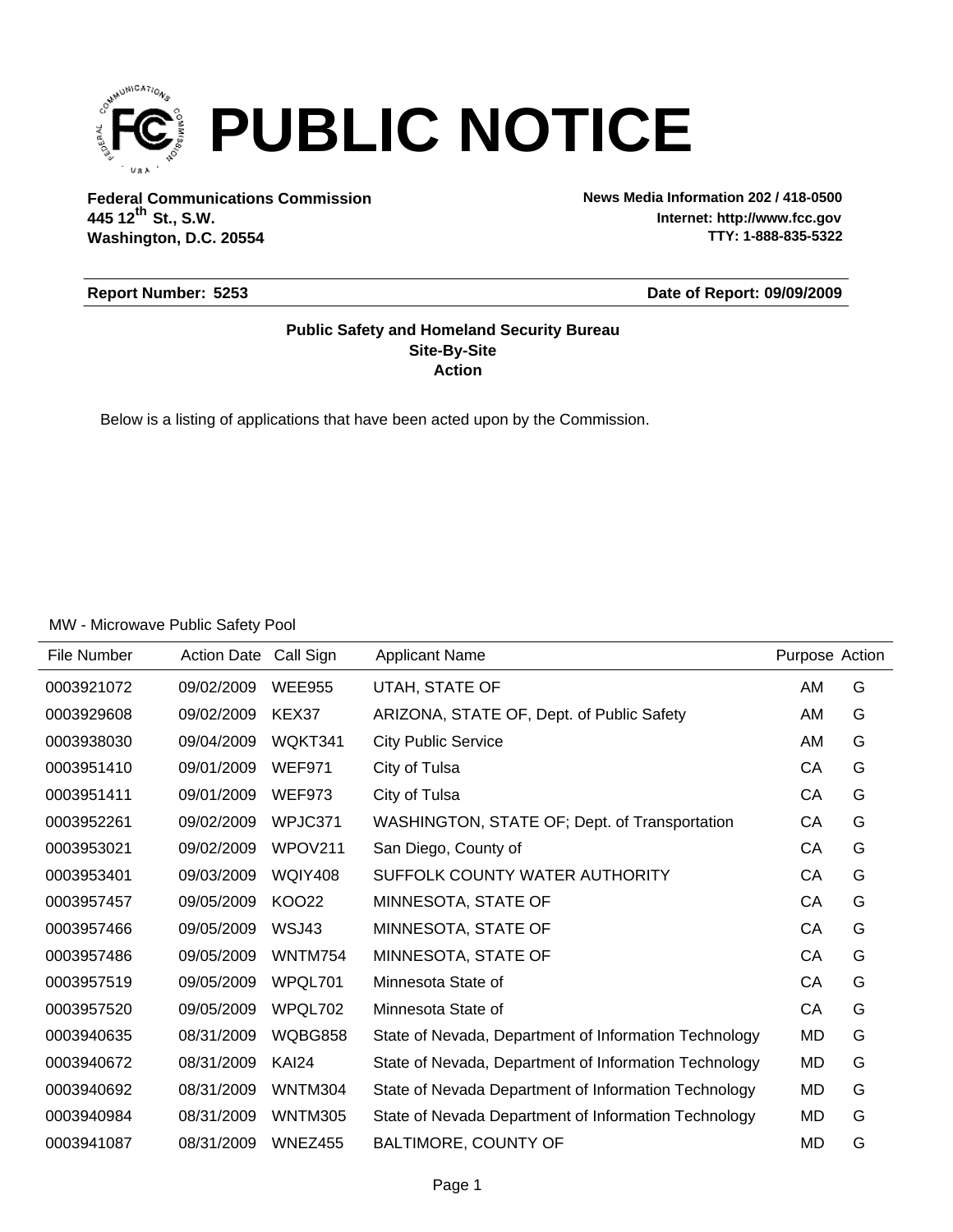| File Number | Action Date Call Sign |               | <b>Applicant Name</b>                                 | Purpose Action |   |
|-------------|-----------------------|---------------|-------------------------------------------------------|----------------|---|
| 0003941093  | 08/31/2009            | WNEZ456       | BALTIMORE, COUNTY OF                                  | <b>MD</b>      | G |
| 0003941099  | 08/31/2009            | WNEZ446       | BALTIMORE, COUNTY OF                                  | <b>MD</b>      | G |
| 0003941101  | 09/01/2009            | WNEZ447       | BALTIMORE, COUNTY OF                                  | <b>MD</b>      | G |
| 0003941113  | 09/01/2009            | WNEZ452       | BALTIMORE, COUNTY OF                                  | <b>MD</b>      | G |
| 0003941119  | 09/01/2009            | WNEZ458       | BALTIMORE, COUNTY OF                                  | <b>MD</b>      | G |
| 0003941125  | 09/01/2009            | WNEZ454       | BALTIMORE, COUNTY OF                                  | MD             | G |
| 0003941130  | 09/01/2009            | WNEZ457       | <b>BALTIMORE, COUNTY OF</b>                           | <b>MD</b>      | G |
| 0003941146  | 08/31/2009            | <b>WHC388</b> | State of Nevada Department of Information Technology  | <b>MD</b>      | G |
| 0003941409  | 09/01/2009            | WPQR894       | Skagit 911                                            | <b>MD</b>      | G |
| 0003941411  | 09/01/2009            | WPQN944       | Skagit 911                                            | MD             | G |
| 0003941857  | 09/01/2009            | WPZF303       | State of Nevada Department of Information Technology  | <b>MD</b>      | G |
| 0003945252  | 09/02/2009            | WQHB948       | KENTUCKY, COMMONWEALTH OF                             | <b>MD</b>      | G |
| 0003945261  | 09/02/2009            | WQHB614       | KENTUCKY, COMMONWEALTH OF                             | <b>MD</b>      | G |
| 0003902177  | 09/04/2009            | WQKT346       | SCHOOL DISTRICT FOR ROYAL OAK MICHIGAN                | <b>NE</b>      | G |
| 0003939975  | 08/31/2009            | WQKS339       | State of Nevada, Department of Information Technology | <b>NE</b>      | G |
| 0003940014  | 08/31/2009            | WQKS340       | State of Nevada, Department of Information Technology | <b>NE</b>      | G |
| 0003940070  | 08/31/2009            | WQKS341       | State of Nevada, Department of Information Technology | <b>NE</b>      | G |
| 0003940094  | 08/31/2009            | WQKS342       | State of Nevada, Department of Information Technology | <b>NE</b>      | G |
| 0003941082  | 08/31/2009            | WQKS350       | BALTIMORE, COUNTY OF                                  | <b>NE</b>      | G |
| 0003941085  | 08/31/2009            | WQKS359       | BALTIMORE, COUNTY OF                                  | <b>NE</b>      | G |
| 0003941090  | 08/31/2009            | WQKS364       | BALTIMORE, COUNTY OF                                  | <b>NE</b>      | G |
| 0003941096  | 08/31/2009            | WQKS385       | BALTIMORE, COUNTY OF                                  | <b>NE</b>      | G |
| 0003941104  | 09/01/2009            | WQKS602       | BALTIMORE, COUNTY OF                                  | <b>NE</b>      | G |
| 0003941106  | 09/01/2009            | WQKS615       | BALTIMORE, COUNTY OF                                  | <b>NE</b>      | G |
| 0003941110  | 09/01/2009            | WQKS633       | BALTIMORE, COUNTY OF                                  | <b>NE</b>      | G |
| 0003941116  | 09/01/2009            | WQKS642       | BALTIMORE, COUNTY OF                                  | <b>NE</b>      | G |
| 0003941122  | 09/01/2009            | WQKS644       | BALTIMORE, COUNTY OF                                  | <b>NE</b>      | G |
| 0003941138  | 09/01/2009            | WQKS652       | BALTIMORE, COUNTY OF                                  | <b>NE</b>      | G |
| 0003941304  | 08/31/2009            | WQKS374       | MICHIGAN, STATE OF                                    | <b>NE</b>      | G |
| 0003941405  | 09/01/2009            | WQKS527       | SKAGIT 911(Emergency Comm.)                           | <b>NE</b>      | G |
| 0003941412  | 09/01/2009            | WQKS568       | SKAGIT 911(Emergency Comm.)                           | <b>NE</b>      | G |
| 0003945241  | 09/02/2009            | WQKS738       | KENTUCKY, COMMONWEALTH OF                             | <b>NE</b>      | G |
| 0003945244  | 09/02/2009            | WQKS740       | KENTUCKY, COMMONWEALTH OF                             | <b>NE</b>      | G |
| 0003945247  | 09/02/2009            | WQKS741       | KENTUCKY, COMMONWEALTH OF                             | <b>NE</b>      | G |
| 0003945248  | 09/02/2009            | WQKS742       | KENTUCKY, COMMONWEALTH OF                             | <b>NE</b>      | G |
| 0003945250  | 09/02/2009            | WQKS743       | KENTUCKY, COMMONWEALTH OF                             | <b>NE</b>      | G |
| 0003945254  | 09/02/2009            | WQKS745       | KENTUCKY, COMMONWEALTH OF                             | <b>NE</b>      | G |
| 0003945256  | 09/02/2009            | WQKS746       | KENTUCKY, COMMONWEALTH OF                             | <b>NE</b>      | G |
| 0003945258  | 09/02/2009            | WQKS750       | KENTUCKY, COMMONWEALTH OF                             | <b>NE</b>      | G |
| 0003945259  | 09/02/2009            | WQKS751       | KENTUCKY, COMMONWEALTH OF                             | <b>NE</b>      | G |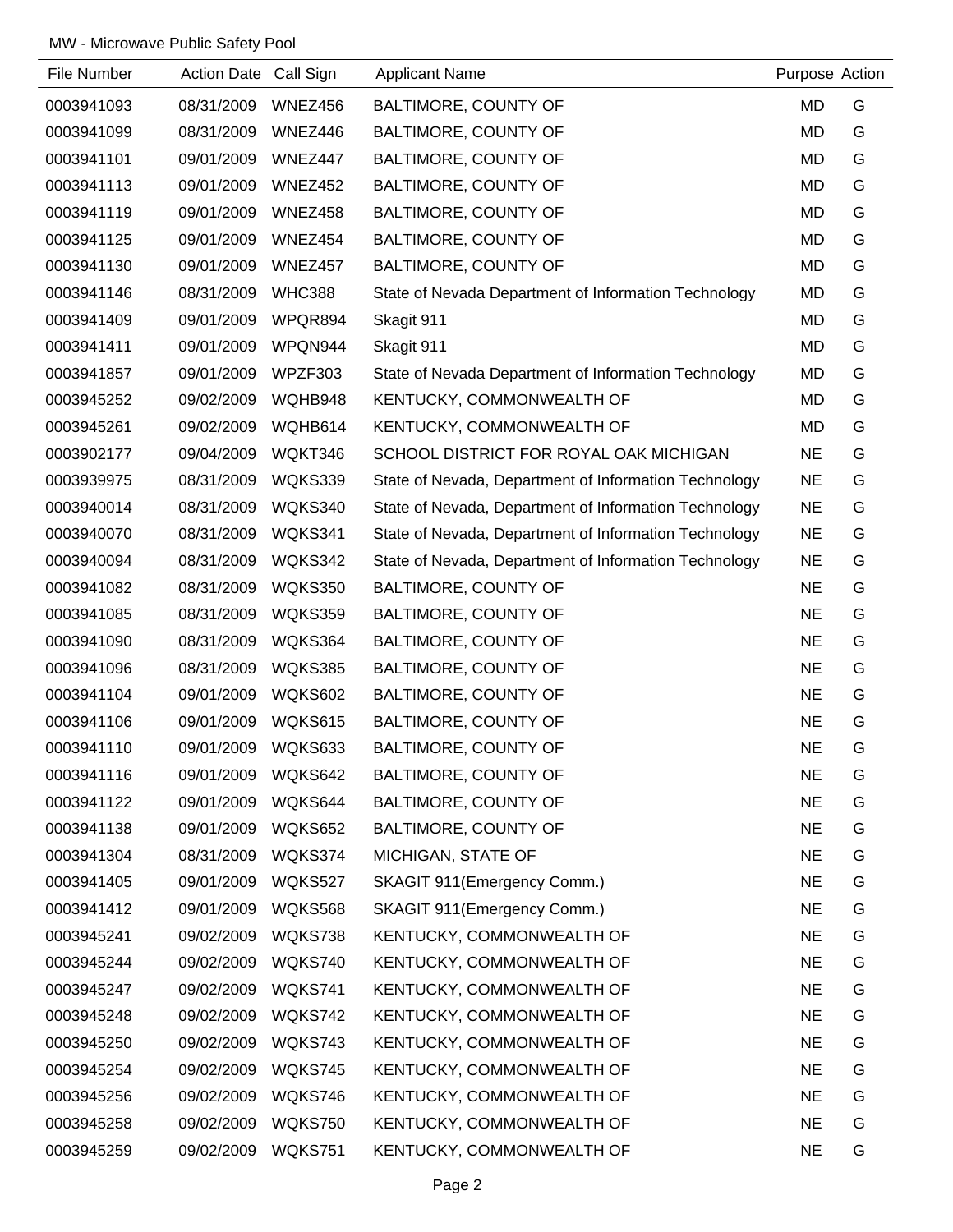| File Number | Action Date Call Sign |                | <b>Applicant Name</b>     | Purpose Action |   |
|-------------|-----------------------|----------------|---------------------------|----------------|---|
| 0003945262  | 09/02/2009            | WQKS754        | KENTUCKY, COMMONWEALTH OF | <b>NE</b>      | G |
| 0003945264  | 09/02/2009            | WQKS756        | KENTUCKY, COMMONWEALTH OF | <b>NE</b>      | G |
| 0003945266  | 09/02/2009            | WQKS762        | KENTUCKY, COMMONWEALTH OF | <b>NE</b>      | G |
| 0003945270  | 09/02/2009            | WQKS774        | KENTUCKY, COMMONWEALTH OF | <b>NE</b>      | G |
| 0003945271  | 09/02/2009            | WQKS777        | KENTUCKY, COMMONWEALTH OF | <b>NE</b>      | G |
| 0003945273  | 09/02/2009            | WQKS779        | KENTUCKY, COMMONWEALTH OF | <b>NE</b>      | G |
| 0003945274  | 09/02/2009            | <b>WQKS780</b> | KENTUCKY, COMMONWEALTH OF | <b>NE</b>      | G |
| 0003945275  | 09/02/2009            | WQKS781        | KENTUCKY, COMMONWEALTH OF | <b>NE</b>      | G |
| 0003945277  | 09/02/2009            | WQKS782        | KENTUCKY, COMMONWEALTH OF | <b>NE</b>      | G |
| 0003945279  | 09/02/2009            | WQKS783        | KENTUCKY, COMMONWEALTH OF | <b>NE</b>      | G |
| 0003945280  | 09/02/2009            | WQKS784        | KENTUCKY, COMMONWEALTH OF | <b>NE</b>      | G |
| 0003945282  | 09/02/2009            | WQKS788        | KENTUCKY, COMMONWEALTH OF | <b>NE</b>      | G |
| 0003945283  | 09/02/2009            | <b>WQKS803</b> | KENTUCKY, COMMONWEALTH OF | <b>NE</b>      | G |
| 0003945284  | 09/02/2009            | WQKS804        | KENTUCKY, COMMONWEALTH OF | <b>NE</b>      | G |
| 0003945286  | 09/02/2009            | <b>WQKS805</b> | KENTUCKY, COMMONWEALTH OF | <b>NE</b>      | G |
| 0003945287  | 09/02/2009            | WQKS810        | KENTUCKY, COMMONWEALTH OF | <b>NE</b>      | G |
| 0003945288  | 09/02/2009            | WQKS812        | KENTUCKY, COMMONWEALTH OF | <b>NE</b>      | G |
| 0003945290  | 09/02/2009            | WQKS814        | KENTUCKY, COMMONWEALTH OF | <b>NE</b>      | G |
| 0003945292  | 09/02/2009            | WQKS815        | KENTUCKY, COMMONWEALTH OF | <b>NE</b>      | G |
| 0003945293  | 09/02/2009            | WQKS816        | KENTUCKY, COMMONWEALTH OF | <b>NE</b>      | G |
| 0003945296  | 09/02/2009            | WQKS818        | KENTUCKY, COMMONWEALTH OF | <b>NE</b>      | G |
| 0003945297  | 09/04/2009            | WQKT349        | KENTUCKY, COMMONWEALTH OF | <b>NE</b>      | G |
| 0003951022  | 09/01/2009            | <b>WED969</b>  | KENTUCKY, COMMONWEALTH OF | <b>RO</b>      | G |
| 0003951023  | 09/01/2009            | <b>WED975</b>  | KENTUCKY, COMMONWEALTH OF | <b>RO</b>      | G |
| 0003951024  | 09/01/2009            | <b>WED978</b>  | KENTUCKY, COMMONWEALTH OF | <b>RO</b>      | G |
| 0003951025  | 09/01/2009            | <b>WED982</b>  | KENTUCKY, COMMONWEALTH OF | <b>RO</b>      | G |
| 0003951026  | 09/01/2009            | <b>WED983</b>  | KENTUCKY, COMMONWEALTH OF | <b>RO</b>      | G |
| 0003951027  | 09/01/2009            | WED984         | KENTUCKY, COMMONWEALTH OF | <b>RO</b>      | G |
| 0003951028  | 09/01/2009            | WED986         | KENTUCKY, COMMONWEALTH OF | <b>RO</b>      | G |
| 0003951029  | 09/01/2009            | <b>WED996</b>  | KENTUCKY, COMMONWEALTH OF | <b>RO</b>      | G |
| 0003951030  | 09/01/2009            | <b>WED998</b>  | KENTUCKY, COMMONWEALTH OF | <b>RO</b>      | G |
| 0003951031  | 09/01/2009            | <b>WED999</b>  | KENTUCKY, COMMONWEALTH OF | <b>RO</b>      | G |
| 0003951032  | 09/01/2009            | <b>WEE201</b>  | KENTUCKY, COMMONWEALTH OF | <b>RO</b>      | G |
| 0003951033  | 09/01/2009            | <b>WEE207</b>  | KENTUCKY, COMMONWEALTH OF | <b>RO</b>      | G |
| 0003951035  | 09/01/2009            | <b>WEE292</b>  | KENTUCKY, COMMONWEALTH OF | <b>RO</b>      | G |
| 0003951036  | 09/01/2009            | <b>WEE294</b>  | KENTUCKY, COMMONWEALTH OF | <b>RO</b>      | G |
| 0003951037  | 09/01/2009            | <b>WEE295</b>  | KENTUCKY, COMMONWEALTH OF | <b>RO</b>      | G |
| 0003951038  | 09/01/2009            | <b>WEE394</b>  | KENTUCKY, COMMONWEALTH OF | <b>RO</b>      | G |
| 0003951039  | 09/01/2009            | <b>WEE403</b>  | KENTUCKY, COMMONWEALTH OF | <b>RO</b>      | G |
| 0003951040  | 09/01/2009            | <b>WEE404</b>  | KENTUCKY, COMMONWEALTH OF | <b>RO</b>      | G |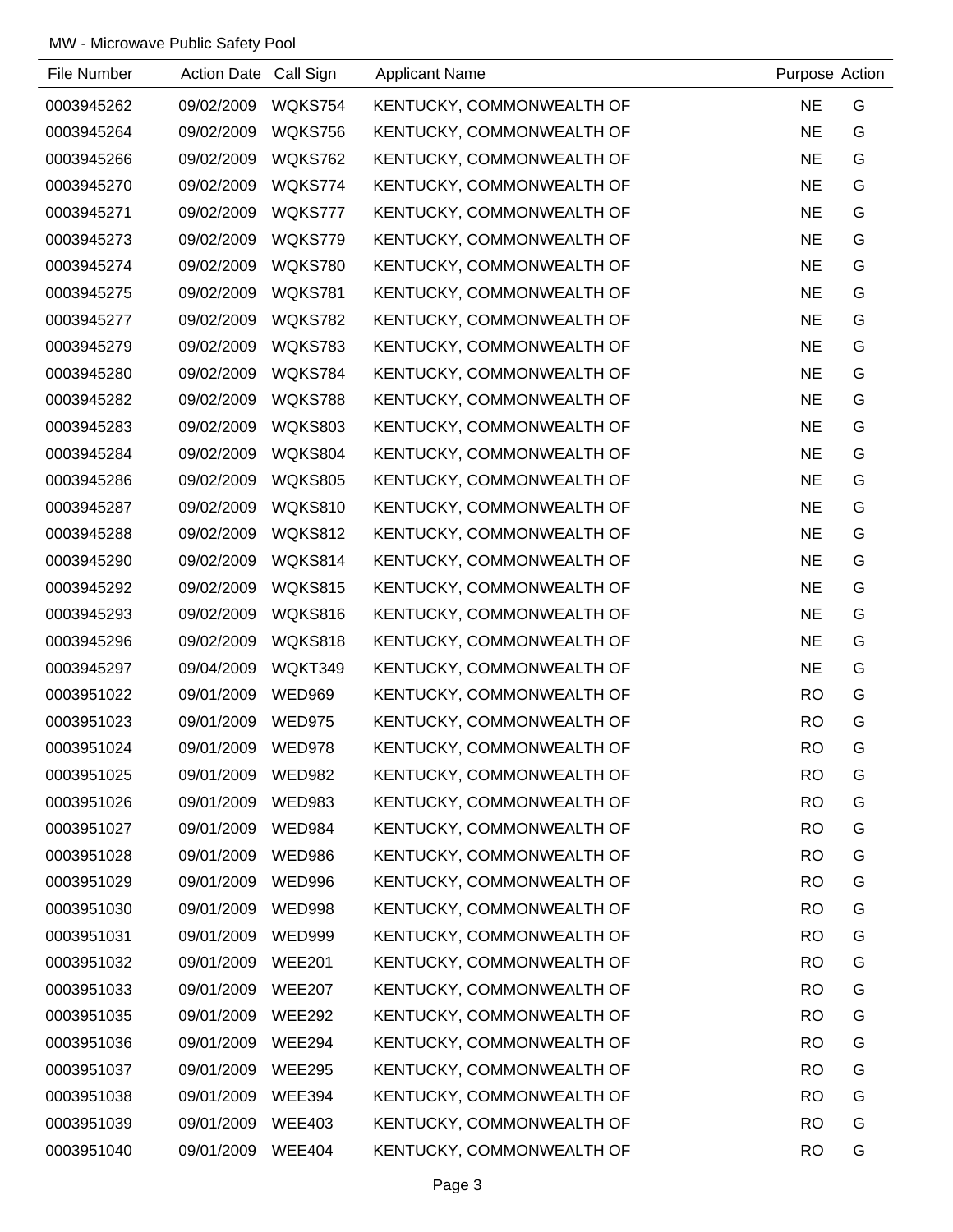| File Number | Action Date Call Sign |               | <b>Applicant Name</b>                                | Purpose Action |   |
|-------------|-----------------------|---------------|------------------------------------------------------|----------------|---|
| 0003951041  | 09/01/2009            | <b>WEE415</b> | KENTUCKY, COMMONWEALTH OF                            | <b>RO</b>      | G |
| 0003951043  | 09/01/2009            | <b>WEE416</b> | KENTUCKY, COMMONWEALTH OF                            | <b>RO</b>      | G |
| 0003951044  | 09/01/2009            | <b>WEE476</b> | KENTUCKY, COMMONWEALTH OF                            | <b>RO</b>      | G |
| 0003951045  | 09/01/2009            | <b>WEE478</b> | KENTUCKY, COMMONWEALTH OF                            | <b>RO</b>      | G |
| 0003951065  | 09/01/2009            | WNEH338       | SUFFOLK COUNTY WATER AUTHORITY                       | <b>RO</b>      | G |
| 0003951070  | 09/01/2009            | <b>WEG213</b> | TENNESSEE DEPARTMENT OF SAFETY                       | <b>RO</b>      | G |
| 0003951071  | 09/01/2009            | <b>WEG214</b> | TENNESSEE DEPARTMENT OF SAFETY                       | <b>RO</b>      | G |
| 0003951152  | 09/01/2009            | KMN35         | HUMBOLDT, COUNTY OF                                  | <b>RO</b>      | G |
| 0003952104  | 09/02/2009            | WNEV360       | MONTEBELLO, CITY OF                                  | <b>RO</b>      | G |
| 0003952245  | 09/02/2009            | WPOL382       | San Diego, County of                                 | <b>RO</b>      | G |
| 0003952782  | 09/02/2009            | WNTW713       | MECKLENBURG, COUNTY OF                               | <b>RO</b>      | G |
| 0003952783  | 09/02/2009            | WNTW714       | MECKLENBURG, COUNTY OF                               | <b>RO</b>      | G |
| 0003952834  | 09/02/2009            | <b>WAP595</b> | State of Nevada Department of Information Technology | <b>RO</b>      | G |
| 0003953527  | 09/03/2009            | <b>WBH339</b> | Maine, State of; Office of Information Technology    | <b>RO</b>      | G |
| 0003953561  | 09/03/2009            | WBF92         | Maine, State of; Office of Information Technology    | <b>RO</b>      | G |
| 0003953585  | 09/03/2009            | <b>WBH340</b> | Maine, State of; Office of Information Technology    | <b>RO</b>      | G |
| 0003954014  | 09/03/2009            | WNEO739       | NEW MEXICO, STATE OF                                 | <b>RO</b>      | G |
| 0003954015  | 09/03/2009            | WNEQ824       | NEW MEXICO, STATE OF                                 | <b>RO</b>      | G |
| 0003954016  | 09/03/2009            | WOL67         | NEW MEXICO, STATE OF                                 | <b>RO</b>      | G |
| 0003954017  | 09/03/2009            | WPNG539       | NEW MEXICO, STATE OF                                 | <b>RO</b>      | G |
| 0003954019  | 09/03/2009            | WPZ69         | NEW MEXICO, STATE OF                                 | <b>RO</b>      | G |
| 0003954020  | 09/03/2009            | KJW36         | NEW MEXICO, STATE OF                                 | <b>RO</b>      | G |
| 0003954021  | 09/03/2009            | <b>KSX56</b>  | NEW MEXICO, STATE OF                                 | <b>RO</b>      | G |
| 0003954022  | 09/03/2009            | KUH48         | NEW MEXICO, STATE OF                                 | <b>RO</b>      | G |
| 0003954023  | 09/03/2009            | KUH49         | NEW MEXICO, STATE OF                                 | <b>RO</b>      | G |
| 0003954024  | 09/03/2009            | KUH59         | NEW MEXICO, STATE OF                                 | <b>RO</b>      | G |
| 0003954025  | 09/03/2009            | KUH60         | NEW MEXICO, STATE OF                                 | <b>RO</b>      | G |
| 0003954026  | 09/03/2009            | KUH65         | NEW MEXICO, STATE OF                                 | <b>RO</b>      | G |
| 0003954027  | 09/03/2009            | WAU42         | NEW MEXICO, STATE OF                                 | <b>RO</b>      | G |
| 0003954028  | 09/03/2009            | WAU59         | NEW MEXICO, STATE OF                                 | <b>RO</b>      | G |
| 0003954029  | 09/03/2009            | <b>WBV232</b> | NEW MEXICO, STATE OF                                 | <b>RO</b>      | G |
| 0003954030  | 09/03/2009            | <b>WBV233</b> | NEW MEXICO, STATE OF                                 | <b>RO</b>      | G |
| 0003954031  | 09/03/2009            | <b>WEE531</b> | NEW MEXICO, STATE OF                                 | <b>RO</b>      | G |
| 0003954032  | 09/03/2009            | <b>WEG940</b> | NEW MEXICO, STATE OF                                 | <b>RO</b>      | G |
| 0003954033  | 09/03/2009            | <b>WHC503</b> | NEW MEXICO, STATE OF                                 | <b>RO</b>      | G |
| 0003954034  | 09/03/2009            | <b>WHK742</b> | NEW MEXICO, STATE OF                                 | <b>RO</b>      | G |
| 0003954036  | 09/03/2009            | KUH47         | NEW MEXICO, STATE OF                                 | <b>RO</b>      | G |
| 0003954037  | 09/03/2009            | WED423        | NEW MEXICO, STATE OF                                 | <b>RO</b>      | G |
| 0003954038  | 09/03/2009            | WOL66         | NEW MEXICO, STATE OF                                 | <b>RO</b>      | G |
| 0003954039  | 09/03/2009            | KUH68         | NEW MEXICO, STATE OF                                 | <b>RO</b>      | G |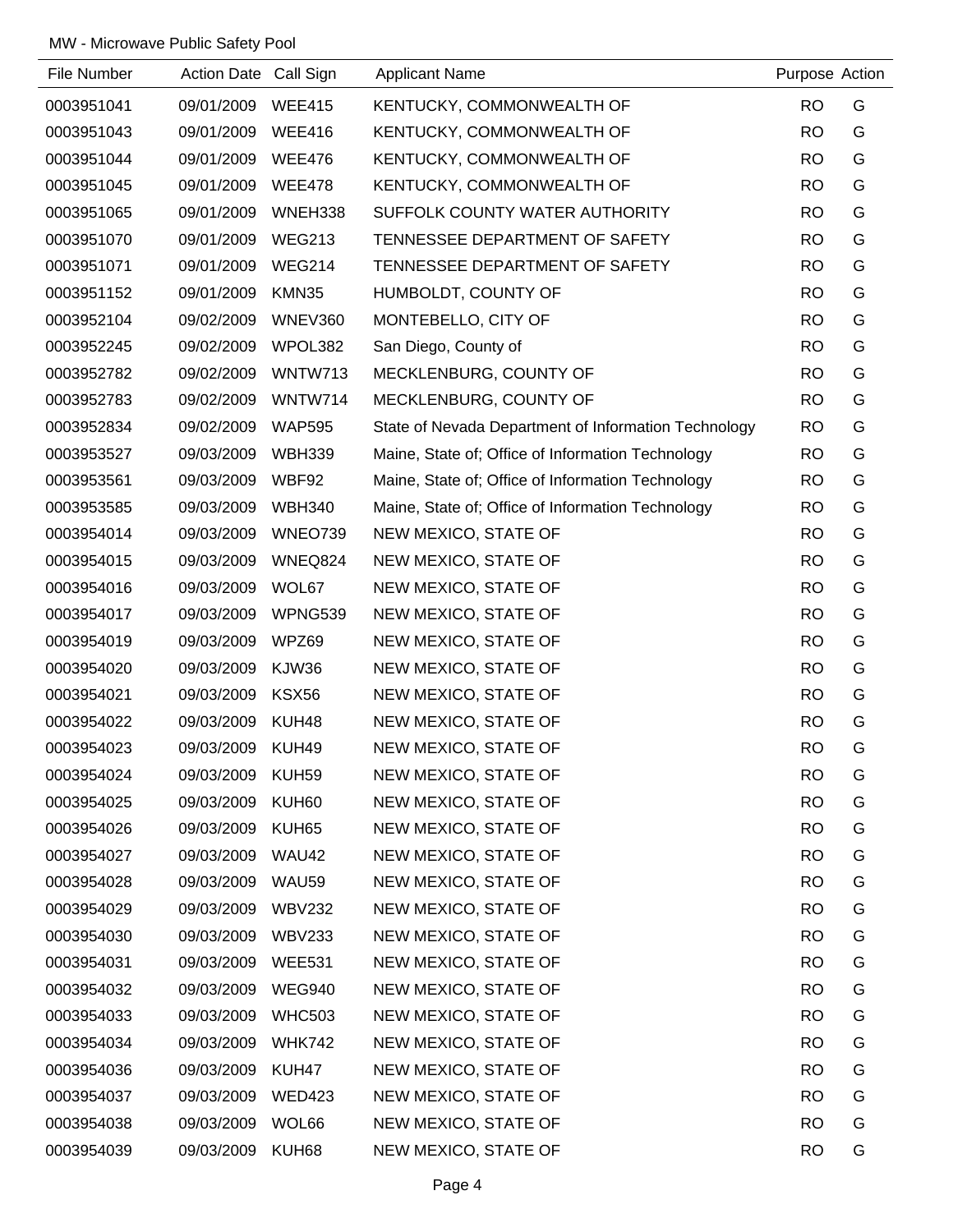| File Number | <b>Action Date</b> | Call Sign      | <b>Applicant Name</b> | Purpose Action |   |
|-------------|--------------------|----------------|-----------------------|----------------|---|
| 0003954040  | 09/03/2009         | <b>WNEI360</b> | NEW MEXICO, STATE OF  | <b>RO</b>      | G |
| 0003954041  | 09/03/2009         | WAU57          | NEW MEXICO, STATE OF  | <b>RO</b>      | G |
| 0003954042  | 09/03/2009         | WNEO776        | NEW MEXICO, STATE OF  | <b>RO</b>      | G |
| 0003954044  | 09/03/2009         | WAU41          | NEW MEXICO, STATE OF  | <b>RO</b>      | G |
| 0003954045  | 09/03/2009         | <b>WEF545</b>  | NEW MEXICO, STATE OF  | <b>RO</b>      | G |
| 0003954046  | 09/03/2009         | WNEO803        | NEW MEXICO, STATE OF  | <b>RO</b>      | G |
| 0003954047  | 09/03/2009         | KUH44          | NEW MEXICO, STATE OF  | RO.            | G |
| 0003954048  | 09/03/2009         | <b>WBH494</b>  | NEW MEXICO, STATE OF  | <b>RO</b>      | G |
| 0003954049  | 09/03/2009         | WNEE244        | NEW MEXICO, STATE OF  | <b>RO</b>      | G |
| 0003957649  | 09/05/2009         | KOO49          | ARIZONA, STATE OF     | <b>RO</b>      | G |
| 0003957650  | 09/05/2009         | <b>WAV740</b>  | ARIZONA, STATE OF     | <b>RO</b>      | G |
| 0003957651  | 09/05/2009         | <b>WEG430</b>  | ARIZONA, STATE OF     | RO.            | G |
| 0003957652  | 09/05/2009         | <b>WIA993</b>  | ARIZONA, STATE OF     | <b>RO</b>      | G |